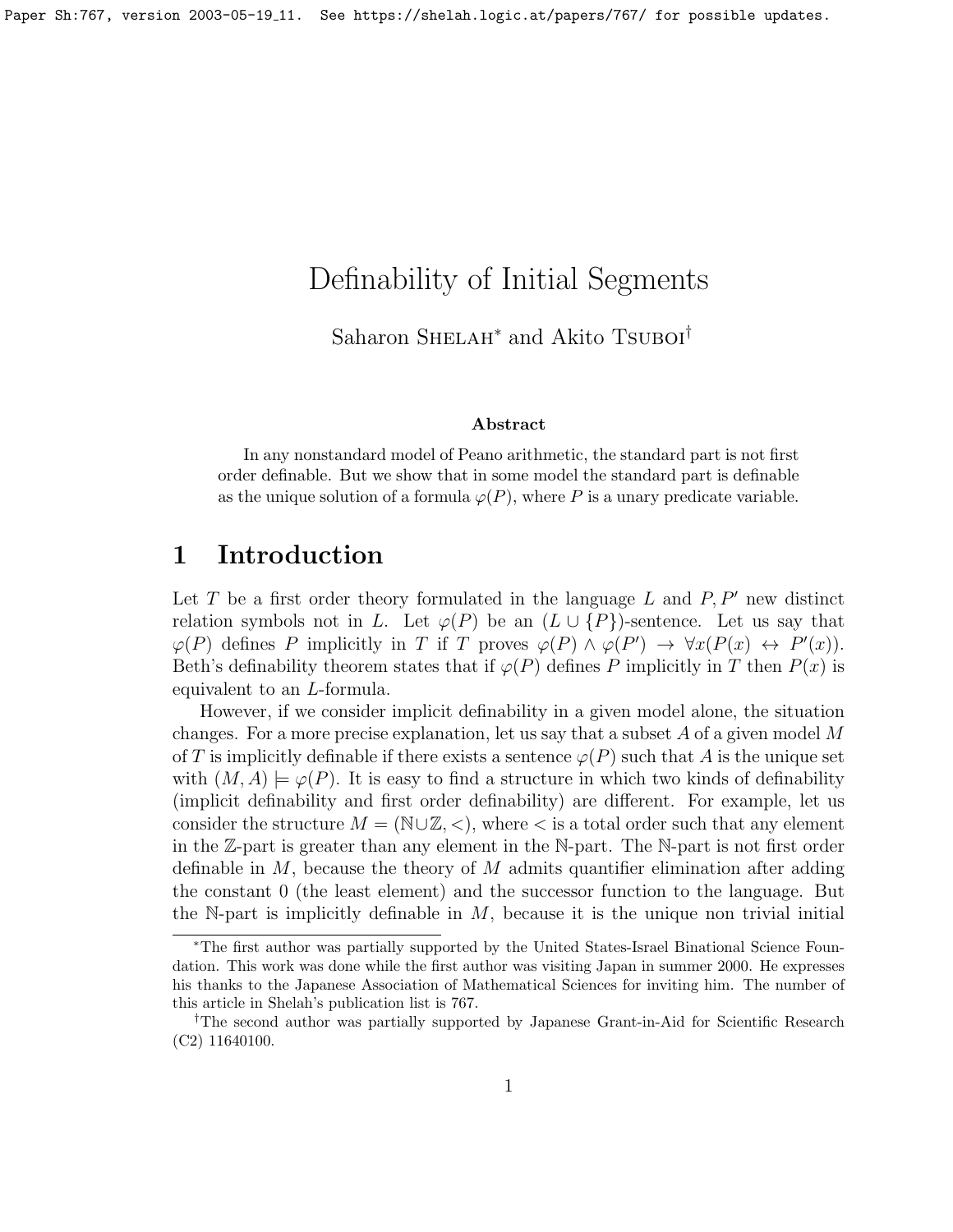segment without a last element. On the other hand, for a given structure, we can easily find an elementary extension in which the two notions of implicit definability and first order definability coincide.

In this paper, we shall consider implicit definability of the standard part  $\{0, 1, ...\}$ in nonstandard models of Peano arithmetic  $(PA)$ . It is clear that the standard part of a nonstandard model of  $PA$  is not first order definable. As is stated above, there is a model in which every set defined implicitly is first order definable. So we ask whether there is a nonstandard model of  $PA$  in which the standard part is implicitly definable.

In §2, we define a certain class of formulas, and show that in any model of  $PA$ the standard part is not implicitly defined by such formulas.

 $\S 3$  is the main section of the present paper, we shall construct a model of  $PA$  in which the standard part is implicitly defined. To construct such a model, first we assume a set theoretic hypothesis  $\diamondsuit_{S_{\lambda}^{\lambda^+}}$ , which is an assertion of the existence of a very general set. Then we shall eliminate the hypothesis using absoluteness for the existence of a model having a tree structure with a certain property.

In this paper  $L$  is a first order countable language.  $L$ -structures are denoted by M, N,  $M_i, \cdots$ . We do not distinguish a structure and its universe. A, B,  $\cdots$  will be used for denoting subsets of of some L-structure. Finite tuples of elements from some L-structure are denoted by  $\bar{a}, \bar{b}, \cdots$ . We simply write  $\bar{A} \subset M$  for expressing that  $A$  is a subset of the universe of  $M$ .

# 2 Undefinability result

Let us first recall the definition of implicit definability.

**Definition 1** Let  $M$  be an  $L$ -structure. Let  $P$  be a unary second order variable. A subset A of M is said to be *implicitly definable* in M if there is an  $(L \cup \{P\})$ -sentence  $\varphi(P)$  with parameters such that A is the unique solution to  $\varphi(P)$ , i.e.  $\{A\} = \{B \subset$  $M : M \models \varphi(B)$ .

In this section L is the language  $\{0, 1, +, \cdot, <\}$ , and PA denotes the Peano arithmetic formulated in  $L$ . We shall prove that the standard part is not implicitly definable in any model of  $PA$  by using a certain form of formulas. We fix a model M of  $PA$ , and work on  $M$ .

**Definition 2** An  $(L \cup \{P\})(M)$ -formula  $\varphi(\bar{y})$  (with parameters) will be called simple if it is equivalent (in M) to a prenex normal form  $Q_1\bar{x}_1 \cdots Q_n\bar{x}_n[P(f(\bar{x}_1,...,\bar{x}_n,\bar{y})) \rightarrow$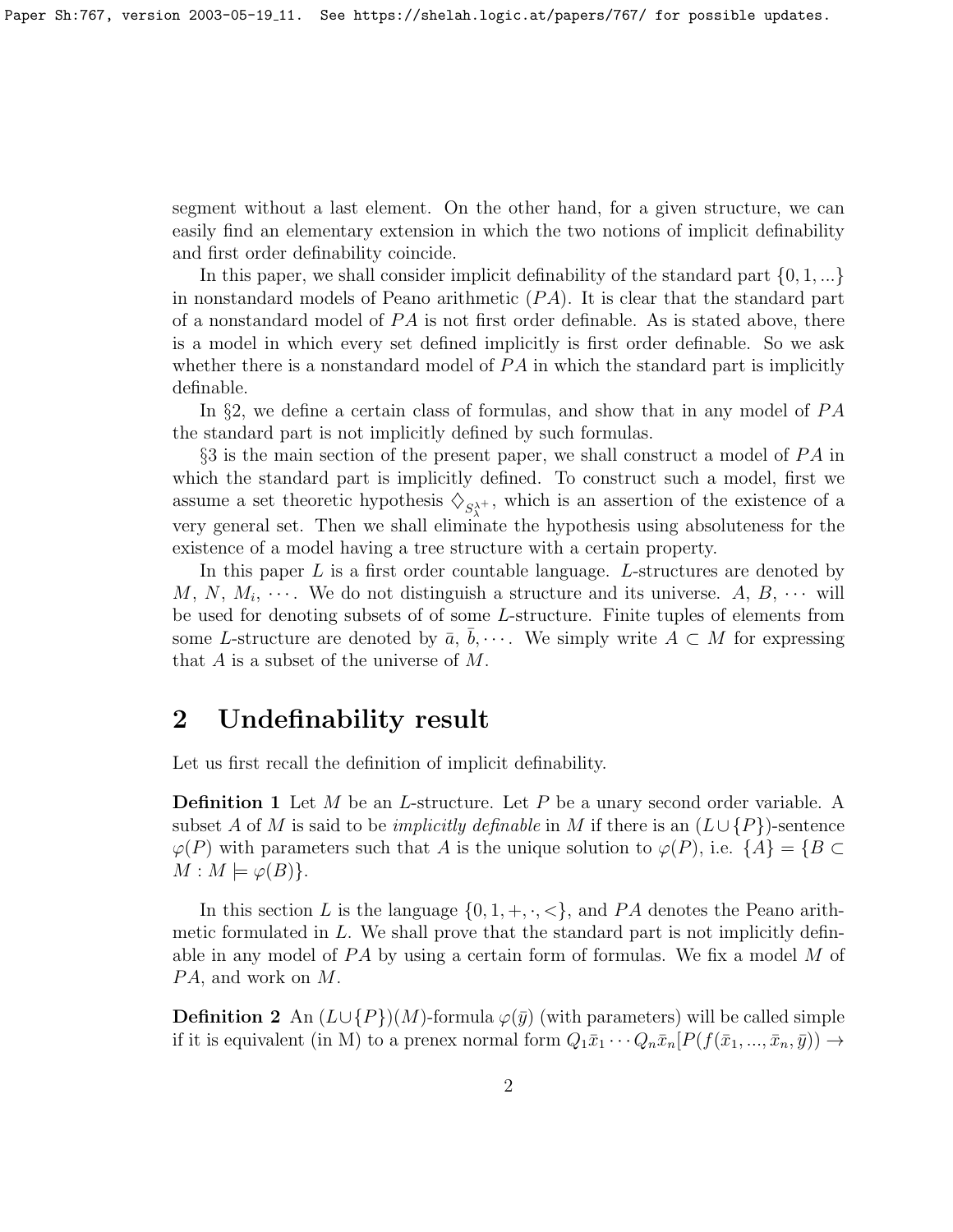$P(g(\bar{x}_1, ..., \bar{x}_n, \bar{y}))$  where  $Q_i$ 's are quantifiers and f and g are definable functions. If  $Q_1 = \forall$  then  $\varphi$  will be called a simple  $\Pi_n$ -formula. Similarly it is called a simple  $\Sigma_n$ -formula if  $Q_1 = \exists$ .

**Remark 3** If  $P$  is an initial segment of  $M$ , then

- 1.  $a_1 \in P \wedge a_2 \in P$  is equivalent to  $\max\{a_1, a_2\} \in P$ ;
- 2.  $a_1 \in P \vee a_2 \in P$  is equivalent to  $\min\{a_1, a_2\} \in P$ .

An L-formula  $\varphi(\bar{x})$  is equivalent to a formula of the form  $P(f(\bar{x}))$ , where f is a definable function such that  $f(\bar{x}) = 0$  if  $\varphi(\bar{x})$  holds and  $f(\bar{x}) = a$  (a is a nonstandard element) otherwise. An initial segment  $I$  of an ordered structure will be called a *cut* if I does not have a last element. The statement that  $P$  is a cut is expressed by a simple  $\Pi_2$ -formula.

We shall prove that the standard part is not implicitly definable by a finite number of simple  $\Pi_2$ -formulas. In fact we can prove more.

<span id="page-2-0"></span>**Proposition 4** Let  $I_0$  be a cut of M with  $I_0 < a$  i.e. any element of  $I_0$  is smaller than a. Let  $\{\varphi_i(P) : i \leq n\}$  be a finite set of simple  $\Pi_2$ -sentences. If  $I_0$  satisfies  $\{\varphi_i(P) : i \leq n\}$ , then there is another cut  $I < a$  which also satisfies  $\{\varphi_i(P) : i \leq n\}$ .

Let us say that a cut I is approximated by a decreasing  $\omega$ -sequence, if there is a definable function  $f(x)$  with  $I = \{a \in M : (\forall m \in \omega) \mid a \le f(m)\}\)$ . Similarly we say that I is approximated by an increasing  $\omega$ -sequence if there is a definable function  $g(x)$  with  $I = \{a \in M : (\exists m \in \omega) \mid a \leq g(m)\}\)$ . Notice that no cut of M is approximated both by a decreasing  $\omega$ -sequence and by an increasing  $\omega$ -sequence. For a cut I with  $I < a$ , let  $I^* = \{d : a-d \notin I\}$ . I<sup>\*</sup> is a cut with  $I^* < a$  and  $I^{**} = I$ . If I is approximated by a decreasing  $\omega$ -sequence, then  $I^*$  is approximated by an increasing ω-sequence. For a sentence  $\varphi(P)$ , let  $\varphi^*(P)$  denote the sentence obtained from  $\varphi(P)$ by replacing all the occurrences of  $P(*)$  by  $\neg P(a-*)$ . If a cut  $I < a$  satisfies a simple  $\Pi_2$ -sentence  $\varphi(P)$ , then  $I^*$  satisfies  $\varphi^*(P)$ , which is also a simple  $\Pi_2$ -sentence. For a cut  $I < a$ , I satisfies  $\varphi(P)$  if and only if I satisfies  $\varphi^{**}(P)$  holds.

Proof of Proposition [4:](#page-2-0) For  $i \leq n$ , let  $\varphi_i(P)$  have the form  $\forall \bar{x} \exists \bar{y} [P(f_i(\bar{x}, \bar{y})) \rightarrow$  $P(g_i(\bar{x}, \bar{y}))$ . By the remark just after Proposition [4,](#page-2-0) we can assume that  $I_0$  cannot be approximated by a decreasing  $\omega$ -sequence. We shall show that there is an initial segment I with  $I_0 \subsetneq I < a$  and  $M \models \bigwedge_{i \leq n} \varphi_i(I)$ . Since  $I_0$  satisfies  $\varphi_i(P)$ , for each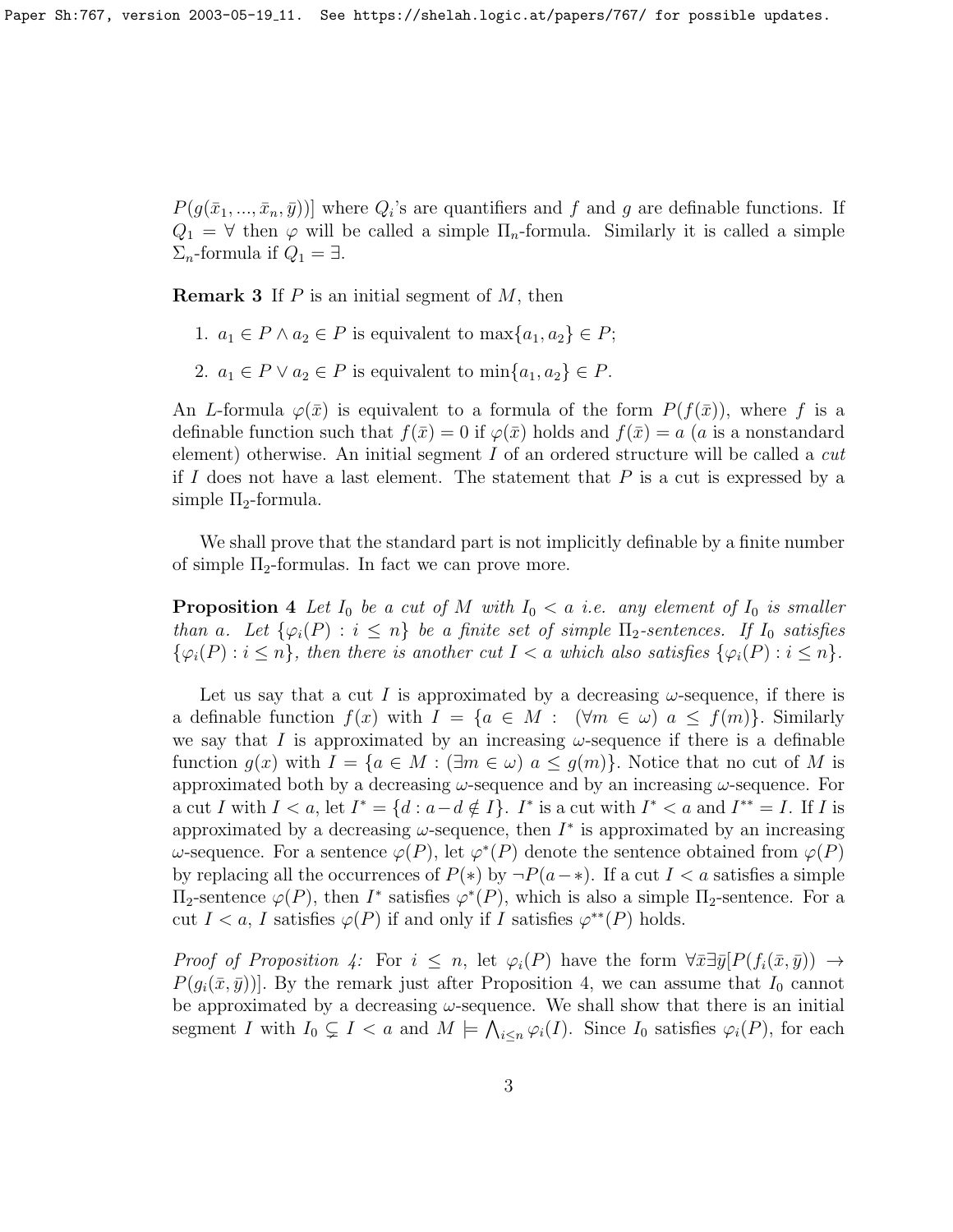$b_0 \in M$  with  $I_0 < b_0 < a$ , we have  $M \models \bigwedge_{i \leq n} \forall \bar{x} \exists \bar{y} [f_i(\bar{x}, \bar{y}) \in \omega \rightarrow g_i(\bar{x}, \bar{y}) \leq b_0]$ . By overspill there is an element  $b_1$  with  $I_0 < b_1 < b_0$  such that

$$
M \models \bigwedge_{i \leq n} \forall \bar{x} \exists \bar{y} [f_i(\bar{x}, \bar{y}) \leq b_1 \rightarrow g_i(\bar{x}, \bar{y}) \leq b_0]
$$

By choosing maximum such  $b_1 < b_0$ , we may assume that  $b_1 \in \text{dcl}(\bar{a}, b_0)$ , where  $\bar{a}$  are parameters necessary for defining  $f_i$ 's and  $g_i$ 's. So we can choose an  $L(\bar{a})$ definable function,  $h(x)$  such that (i)  $I_0 < b < a$  implies  $I_0 < h(b) < b$  and (ii)  $M \models \bigwedge_{i \leq n} \forall x \exists y [f_i(\bar{x}, \bar{y}) \leq h(b) \rightarrow g_i(\bar{x}, \bar{y}) \leq b],$  for any nonstandard  $b \in M$ .

By using recursion we can choose a definable function  $l(x)$  with  $l(m) = h<sup>m</sup>(a)$ (the *m*-time application of h) for each  $m \in \omega$ . Now we put

$$
I = \{ d \in M : (\forall m \in \omega) \ d \le l(m) \}.
$$

Since  $m < h(m)$  holds for any  $m \in \omega$ , by overspill, there is a nonstandard  $m^*$  such that  $m^* < h(m^*)$ . This shows that I is an initial segment different from  $I_0$ . Now we show:

**Claim** For all  $i \leq n$  and for all  $\bar{d} \in M$ , there is  $\bar{e} \in M$  such that

$$
f_i(\bar{d}, \bar{e}) \in I \ \to \ g_i(\bar{d}, \bar{e}) \in I.
$$

Let  $d \in M$  and  $i \leq n$  be given. We can assume that  $\forall y (f_i(\bar{d}, \bar{y}) \in I)$  holds in M. So by the definitions of I and l, for all  $k \in \omega$ , we have  $M \models \forall y (f_i(\bar{d}, \bar{y}) \leq l(k)).$ Hence, for some nonstandard  $k^* \in M$  with  $k^* \leq l(k^*)$ , we have

$$
M \models \forall \bar{y}(f_i(\bar{d}, \bar{y}) \le l(k^*)).
$$

On the other hand, by our choice of h and l, we can find  $\bar{e}$  with

$$
M \models f_i(\bar{d}, \bar{e}) \le l(k^*) \rightarrow g_i(\bar{d}, \bar{e}) \le l(k^* - 1).
$$

Hence, for this  $\bar{e}$ , we have  $g_i(\bar{d}, \bar{e}) \leq l(k^* - 1) \in I$ .

Corollary 5 The standard part is not implicitly definable by a finite number of simple  $\Sigma_3$ -formulas.

Г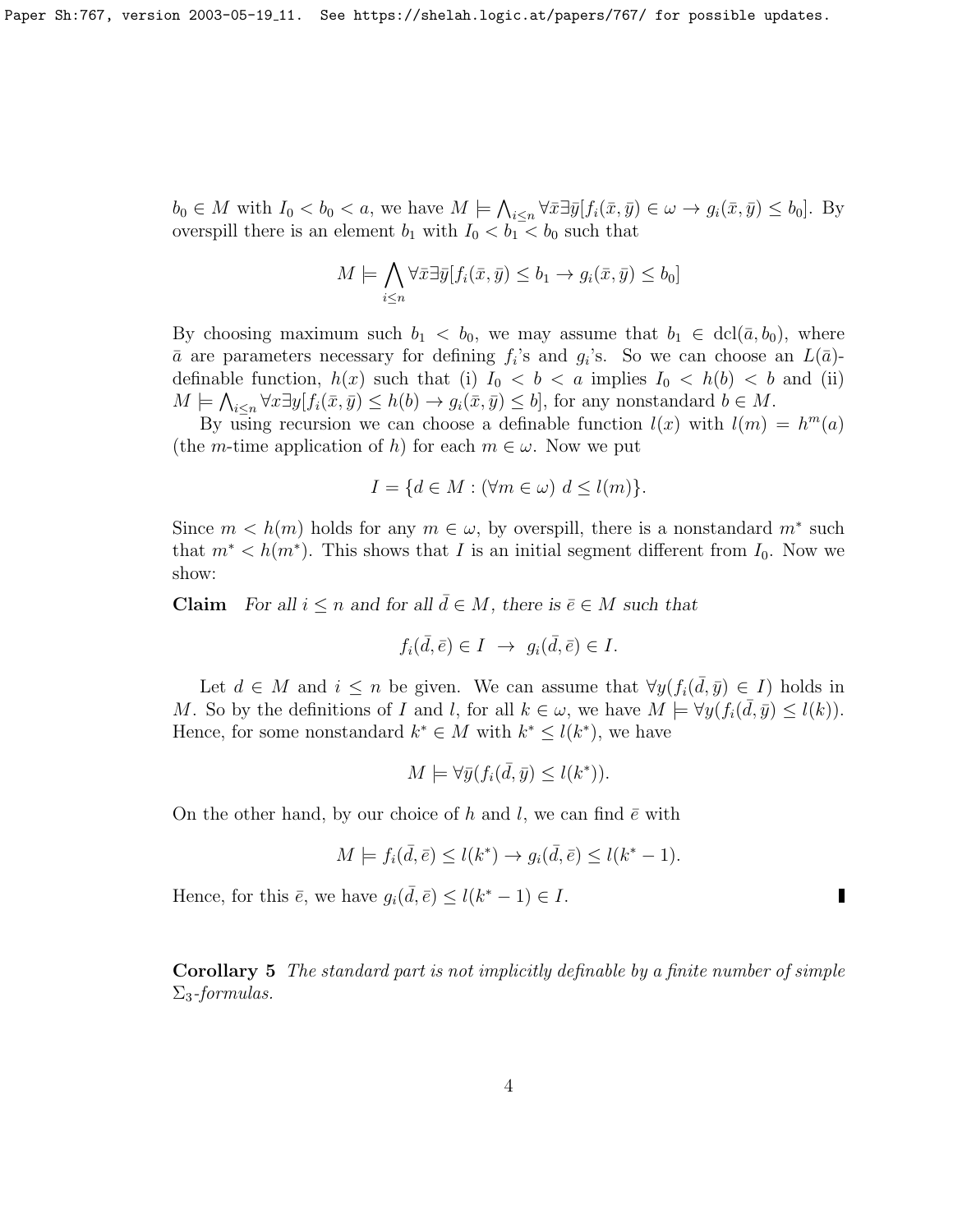### 3 Definability result

<span id="page-4-0"></span>In this section we aim to prove the following theorem:

**Theorem 6** There is a model of  $PA$  in which the standard part is implicitly definable.

Instead of proving the theorem, we prove a more general result (Theorem [10\)](#page-5-0), from which Theorem [6](#page-4-0) easily follows. For stating the result, we need some preparations.

We assume the language  $L$  contains a binary predicate symbol  $\leq$ , a constant symbol 0 and a unary function symbol  $S$ . We fix a complete L-theory  $T$  with a partial definable function  $F(x, y)$  such that the following sentences are members of  $T$ :

- $\bullet$  < is a linear order with the first element 0;
- For each x,  $S(x)$  is the immediate successor of x with respect to  $\lt$ ;
- $\forall y_1, ..., y_n \forall z_1, ..., z_n \exists x (\bigwedge_{i \neq j} y_i \neq y_j \rightarrow \bigwedge_{i=1}^n F(x, y_i) = z_i)$  (for  $n \in \omega$ ).

**Remark 7** In PA, let  $F(x, y) = z$  be a definable function such that the sequence coded by x has z as the y-th element. It is easy to see that this F satisfies the third condition above. So, any completion of  $PA$  satisfies our requirements stated above.

Let P be a new unary predicate symbol not in L. Throughout this section  $\psi^*(P)$  is the conjunction of the following  $L \cup \{P\}$ -sentences:

- 1. P is a cut (non-empty proper initial segment closed under  $S$ ), i.e.  $\neg(\forall x P(x)) \land P(0) \land \forall x \forall y (P(y) \land x \leq y \rightarrow P(x)) \land \forall x (P(x) \rightarrow P(S(x)));$
- 2. For no x and z with  $P(z)$ , is  $\{F(x,y) : y < z\} \cap P$  unbounded in P, i.e.  $\forall x \forall z [P(z) \rightarrow \exists w (P(w) \land \forall y (P(F(x, y)) \rightarrow F(x, y) < w))].$

The subset  $\{S^n(0) : n \in \omega\}$  of a model of T will be called the standard part of the model and denoted by N. It is clear that N satisfies  $\psi^*(P)$ , i.e. the sentence  $\psi^*(P)$ holds in the  $(L \cup \{P\})$ -structure  $(M, I)$ .

**Definition 8** A model M of T will be called appropriate if the following two conditions are satisfied:

1.  $M \neq \mathbb{N};$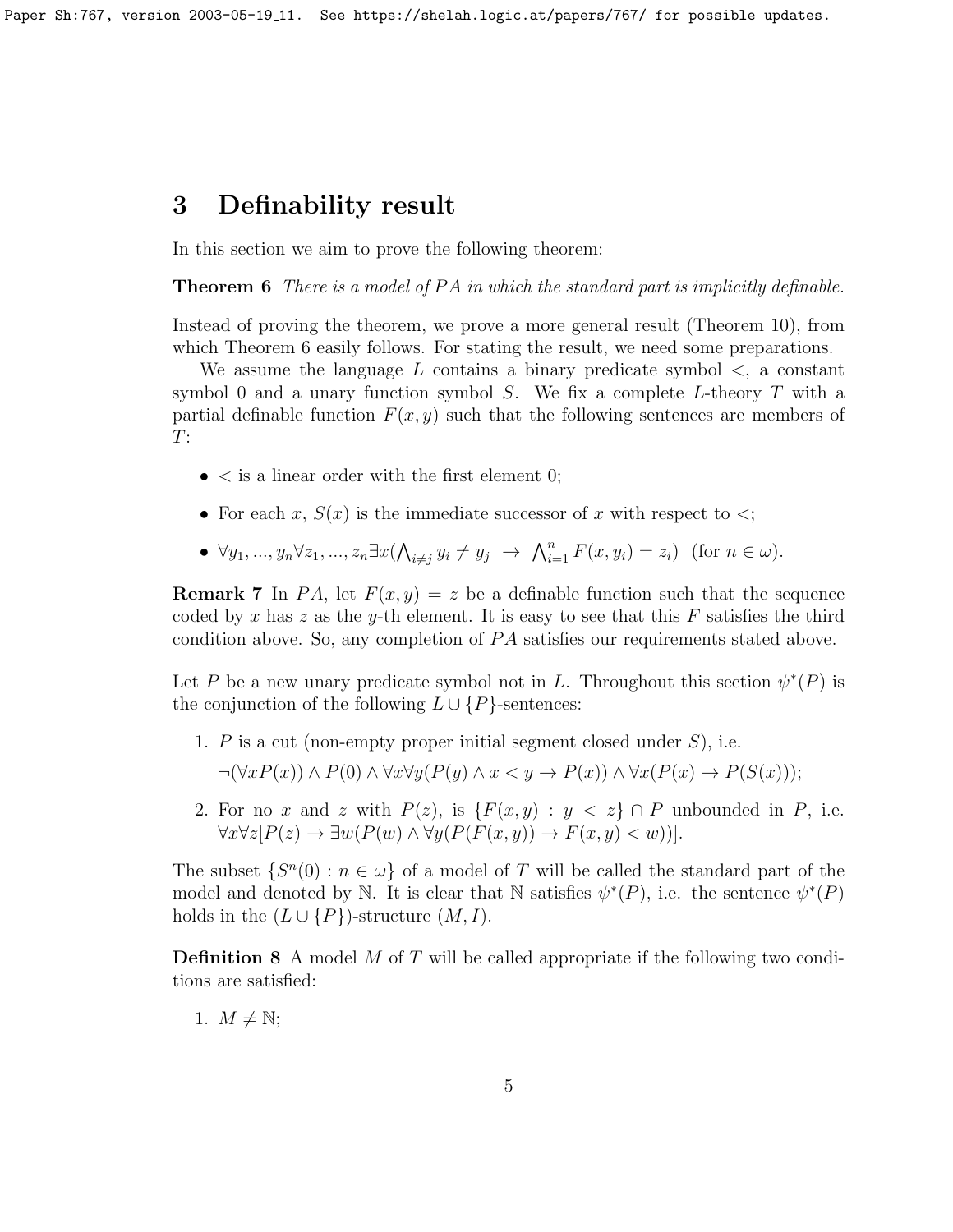2. If  $(M, I) \models \psi^*(P)$  then (a)  $I = \mathbb{N}$  or (b) I is first-order definable with parameters.

**Remark 9** In case that T is a completion of  $PA$ , the part (b) of the condition 2 in the above definition does not occur, because in any model of T no definable proper subset is closed under S.

<span id="page-5-0"></span>Theorem 10 There is an appropriate model of T.

We shall prove the theorem above by a series of claims. For a period of time, we fix an infinite cardinal  $\lambda$ . In our proof of the theorem we shall construct an appropriate model of cardinality  $\lambda^+$  under a set theoretic assumption, and later by eliminating this assumption, we get an appropriate uncountable model in  $ZFC$ . We don't know whether the existence of a countable appropriate model can be shown in  $ZFC$ .

First we need some definition. The definition itself can be stated in a general context. L need not be countable.

<span id="page-5-1"></span>**Definition 11** Let M be a model of T and  $\varphi(x, \bar{a})$  a formula with parameters from M. We say that  $\varphi(x,\bar{a})$  is big (in M) if in some (any) |T|<sup>+</sup>-saturated model  $N \succ M$ there is  $A \subset N$  with  $|A| \leq |T|$  such that for any finite number of distinct elements  $a_1, ..., a_n \in N \setminus A$ , and any elements  $b_1, ..., b_n \in N$ , we have

$$
N \models \exists x [\varphi(x, \bar{a}) \land \bigwedge_{i=1}^{n} F(x, a_i) = b_i].
$$

In the above definition, if  $\lambda = \aleph_0$ , we replace the condition  $|A| \leq |T|$  by  $|A| < \aleph_0$ .

Let us briefly recall the definition of *bigness* defined in [2]. Let  $R \notin L$  be a unary predicate symbol. A statement (or an infinitary  $(L \cup \{R\})$ -sentence)  $\Gamma(R)$  is called a notion of bigness for  $T$ , if any model  $M$  of  $T$  satisfies the following axioms, for all formulas  $\varphi(x, \bar{y})$  and  $\psi(x, \bar{y})$  (where  $\Gamma(\varphi(x, \bar{y}))$  means that setting  $R(x) = \varphi(x, \bar{y})$  [so  $\bar{y}$  is a parameter] makes  $\Gamma$  true):

- 1.  $\forall \bar{y}(\forall x(\varphi(x, \bar{y}) \rightarrow \psi(x, \bar{y})) \land \Gamma(\varphi(x, \bar{y})) \rightarrow \Gamma(\psi(\bar{x}, \bar{y}))),$
- 2.  $\forall \bar{y}(\Gamma(\varphi(x,\bar{y}) \vee \psi(\bar{x},\bar{y})) \rightarrow \Gamma(\varphi(x,\bar{y})) \vee \Gamma(\psi(x,\bar{y}))),$
- 3.  $\forall \bar{y}(\Gamma(\varphi(x,\bar{y})) \rightarrow \exists^{\geq 2} x \varphi(\bar{x},\bar{y}))$ ;
- 4.  $\forall x \Gamma(x=x)$ .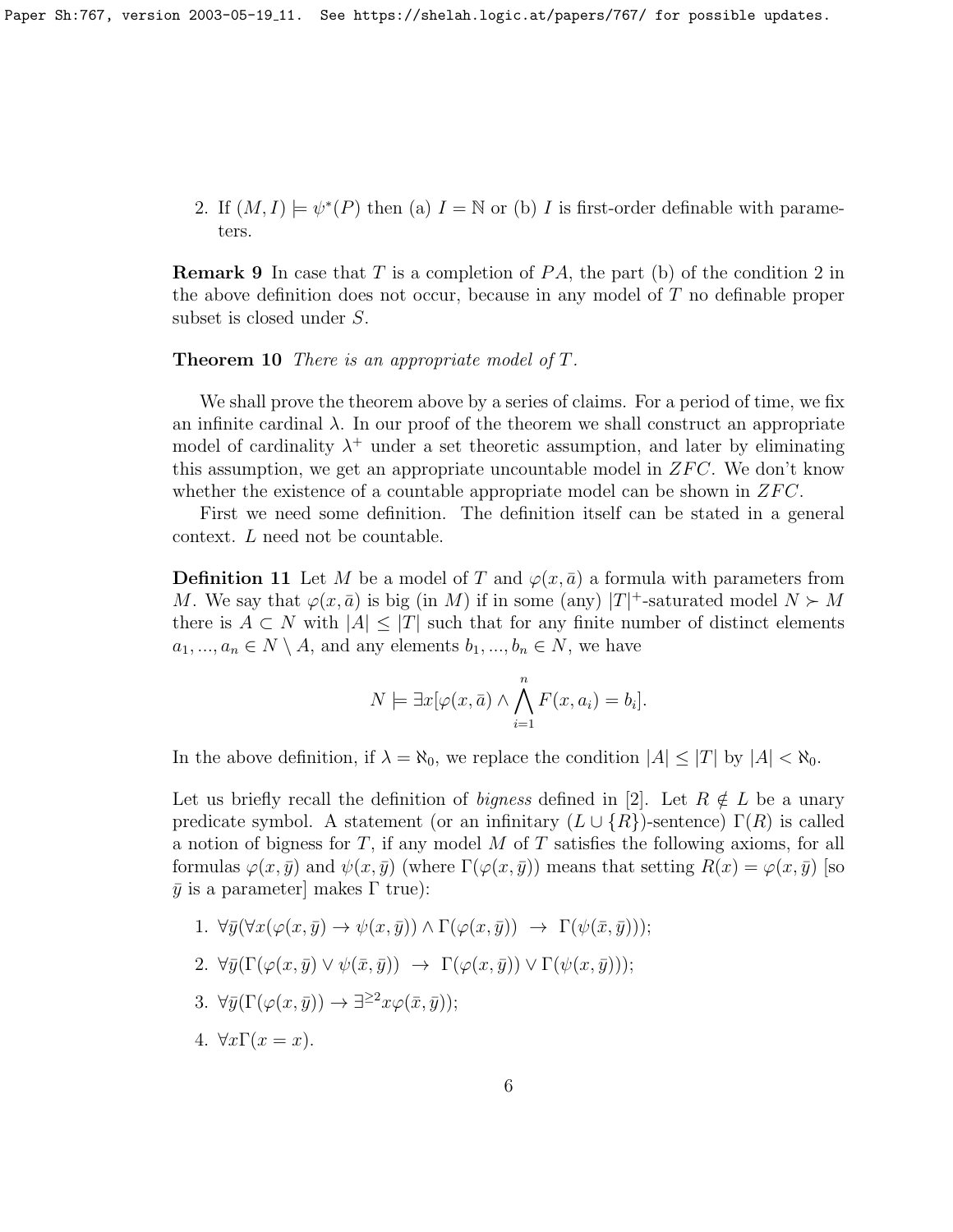Now let  $\Gamma(\varphi)$  be the statement " $\varphi$  is big" in the sense of Definition [11.](#page-5-1) Then this Γ satisfies the above four axioms: It is easy to see that our Γ saitsfies Axioms 1, 3 and 4. So let us prove Axiom 2. Suppose that neither  $\varphi$  nor  $\psi$  is big. Let M be a model of T and  $N \succ M$  be  $|T|^+$ -saturated. Let A be a subset of N of cardinality  $\leq |T|$ . Since  $\varphi$  is not big, A cannot witness the definition of bigness, so there are a finite number of elements  $a_1, ..., a_n \in N \setminus A$  with no repetition and  $b_1, ..., b_n \in N$  such that  $N \models \forall x [\bigwedge_{i \leq n} F(x, a_i) = b_i \rightarrow \neg \varphi(x)].$  Since  $\psi$  is not big,  $A' = A \cup \{a_1, ..., a_n\}$  cannot witness the definition of bigness, hence there are  $a_{n+1},..., a_m \in N \setminus (A \cup \{a_1,..., a_n\})$ with no repetition and  $b_{n+1},...,b_m \in N$  such that  $N \models \forall x [\bigwedge_{n+1 \leq i \leq m} F(x, a_i) = b_i \rightarrow$  $\neg \psi(x)$ . So  $N \models \forall x [\bigwedge_{i \leq m} F(x, a_i) = b_i \rightarrow \neg (\varphi(x) \vee \psi(x))]$ . Since A was chosen arbitrarily, this shows that  $\varphi \vee \psi$  is not big.

We introduce some terminology. A Dedekind cut of M of cofinality  $(\mu_1, \mu_2)$  is a pair  $(C_1, C_2)$  such that (i)  $M = C_1 \cup C_2$ , (ii)  $\forall x \in C_1 \forall y \in C_2[x \prec^M y]$ , (iii) the cofinality of  $C_1$  with respect to  $\lt$  is  $\mu_1$  and (iv) the coinitiality of  $C_2$  (i.e. the cofinality of  $C_2$  with respect to the reverse ordering) is  $\mu_2$ . We now assume  $\lambda > |T| = \aleph_0$ . (This assumption is for simplicity only.) Let  $S_{\lambda}^{\lambda^+} = \{\delta < \lambda^+ : \text{cf}(\delta) = \lambda\}$ . By [2], we have the following claim, a variant of which is true even if  $\lambda = \aleph_0$ . (For more details, see [3].)

**Claim A** (Under  $\diamondsuit_{S_\lambda^{\lambda^+}} + \diamondsuit_\lambda$ , where  $\lambda = \lambda^{<\lambda}$ ) There is a model M of T such that the condition

(a) if  $(C_1, C_2)$  is a Dedekind cut of M of cofinality  $(\lambda^+, \lambda^+)$  then  $C_1$  is a subset of M definable with parameters

holds, and which is the union of a continuous elementary chain  $\langle M_i : i < \lambda^+ \rangle$  of models of T such that for some sequence  $\langle a_i : i \langle \lambda^+ \rangle$  of elements  $a_i \in M_{i+1} \setminus M_i$ ,

- (b)  $|M_i| = \lambda;$
- (c)  $M_i$  is saturated unless i is a limit ordinal with  $cf(i) < \lambda$ ;
- (d)  $tp_{M_{i+1}}(a_i/M_i)$  is big, i.e. each formula in it is big.
- (e)  $M_i \subset \{F^{M_{i+1}}(a_i, c) : M_i \models c < b\}$  if  $b \in M_i \setminus \mathbb{N}$ .

Now we expand the language  $L$  by adding new binary predicate symbols. Let  $L^* = L \cup \{E_1, E_2, \langle \cdot, \cdot \rangle\}$ . We expand the L-structure M obtained in Claim A to an L<sup>\*</sup>-structure  $M^*$  by the following interpretation. For  $a \in M$ , let  $i(a) = \min\{i <$  $\lambda^+$  :  $a \in M_{i+1}$ .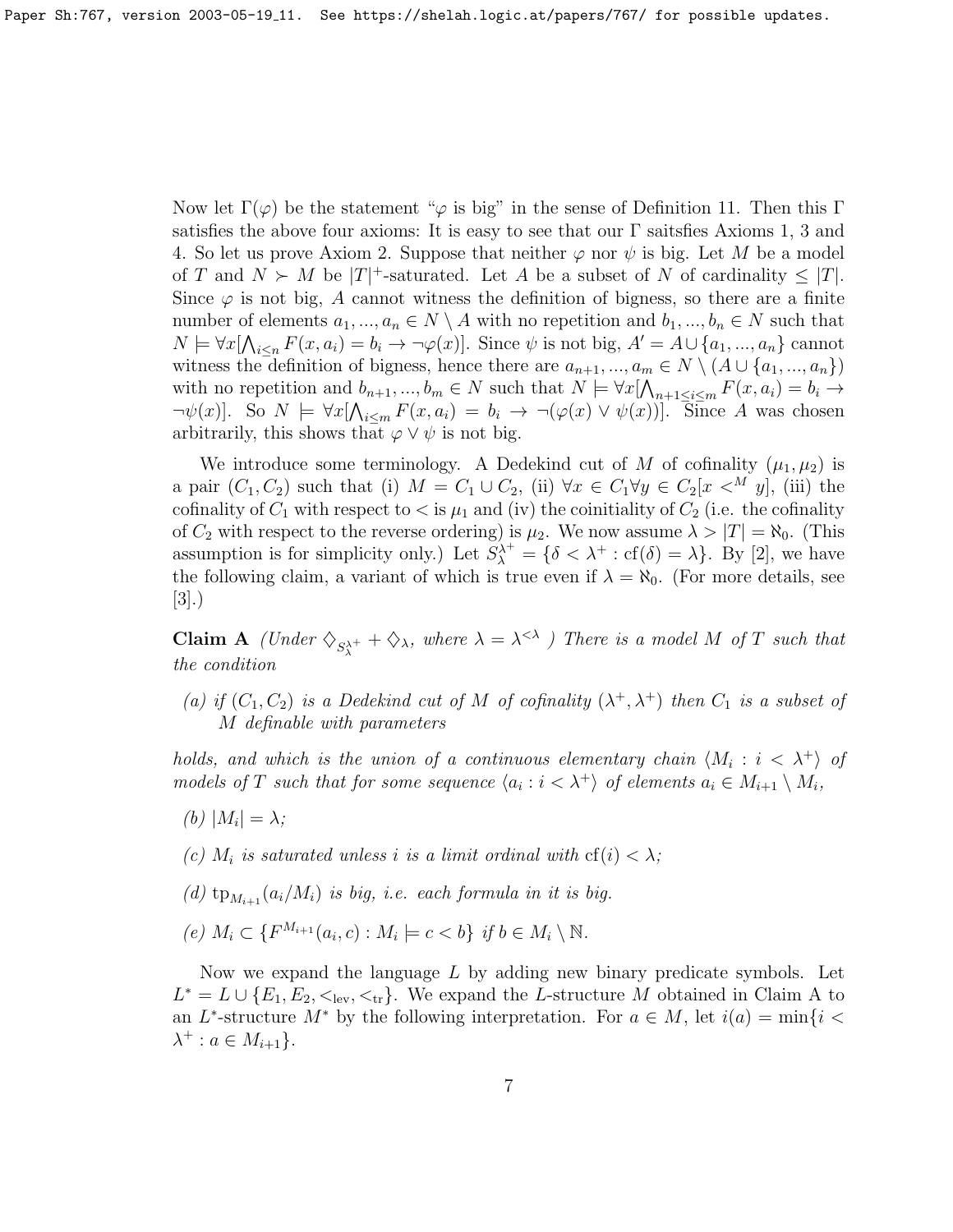- 1.  $E_1^{M^*} = \{(a, b) : i(a) = i(b)\};$
- 2.  $E_2^{M^*} = \{(a, b) : i(a) = i(b) \text{ and } M \models (c < a \equiv c < b) \text{ for every } c \in M_{i(a)}\},\$ In other words,  $(a, b) \in E_2^{M^*}$  iff a and b determine the same Dedekind cut of  $M_{i(a)}(=M_{i(b)})$ ;
- 3.  $\lt_{\text{lev}}^{M^*} = \{(a, b) : i(a) < i(b)\};$
- 4.  $\langle A_{tr}^{M^*} = \{(a, b) : i(a) < i(b) \text{ and } M \models (c < a \equiv c < b) \text{ for every } c \in M_{i(a)}\}.$

The relation  $\lt_{tr}$  defines a preorder on  $M^*$  and induces a tree structure on the  $E_2$ equivalence classes. This tree structure  $(M^*/E_2, <_{\rm tr})$  is a definable object of  $M^{*}$ <sup>eq</sup>. (We do not use a new symbol for the order induced by  $\lt_{tr}$ ) Similarly  $\lt_{lev}$  induces a linear order on the  $E_1$ -equivalence classes. Let R be the definable function which maps  $a_{E_2}$  to  $a_{E_1}$ . R is considered as a rank function which assigns a level to each node of the tree. Then  $\langle \lt_{tr}, \lt_{lev}, R \rangle$  is an  $L^*$ -tree in the sense of [1]. A subset B of  $M^*/E_2$  will be called a *branch* of the tree if (i) it is linearly ordered by  $\lt_{tr}$ , (ii)  $a_{E_2} \in B$  and  $b \leq_{tr} a$  imply  $b_{E_2} \in B$  and (iii) the set  $\{R(a_{E_2}) : a_{E_2} \in B\}$  of all levels in B is unbounded in  $M^*/E_1$ .

**Claim B** Every branch of the tree  $(M^*/E_2, <_{{\rm tr}}, <_{{\rm lev}}, R)$  is definable in  $M^*$ .

*Proof.* Let B be a branch of the tree  $(M^*/E_2, \lt_{tr}, \lt_{lev}, R)$ . We show that B is definable in  $M^*$ . Let I be the <-initial segment determined by B, i.e.

$$
I = \{a \in M^* : M^* \models (\forall b_{E_2} \in B)(\exists c_{E_2} \in B)[b_{E_2} <_{\text{tr}} c_{E_2} \land a < c]\}.
$$

It is easy to see that I and B are interdefinable in  $M^*$ . In fact, we have  $b_{E_2} \in B$  if and only if there exist  $c \in I$  and  $d \in M^* \setminus I$  such that

- $b_{E_2}$  intersects the interval  $[c, d]$ ,
- if  $b_{E_2} \subset I$  then any other  $b'_{E_2}$  with  $[c, d] \cap I \cap b'_{E_2} \neq \emptyset$  has a strictly larger level than  $b_{E_2}$  and
- if  $b_{E_2} \subset M^* \setminus I$  then any other  $b'_{E_2}$  with  $[c, d] \cap (M^* \setminus I) \cap b'_{E_2} \neq \emptyset$  has a strictly larger level than  $b_{E_2}$ .

If the cofinality of  $(I, M^* \setminus I)$  is  $(\lambda^+, \lambda^+)$ , then I is definable in M by the property (a) of Claim A, so B is definable in  $M^*$ . So we may assume that the cofinality is not  $(\lambda^+, \lambda^+).$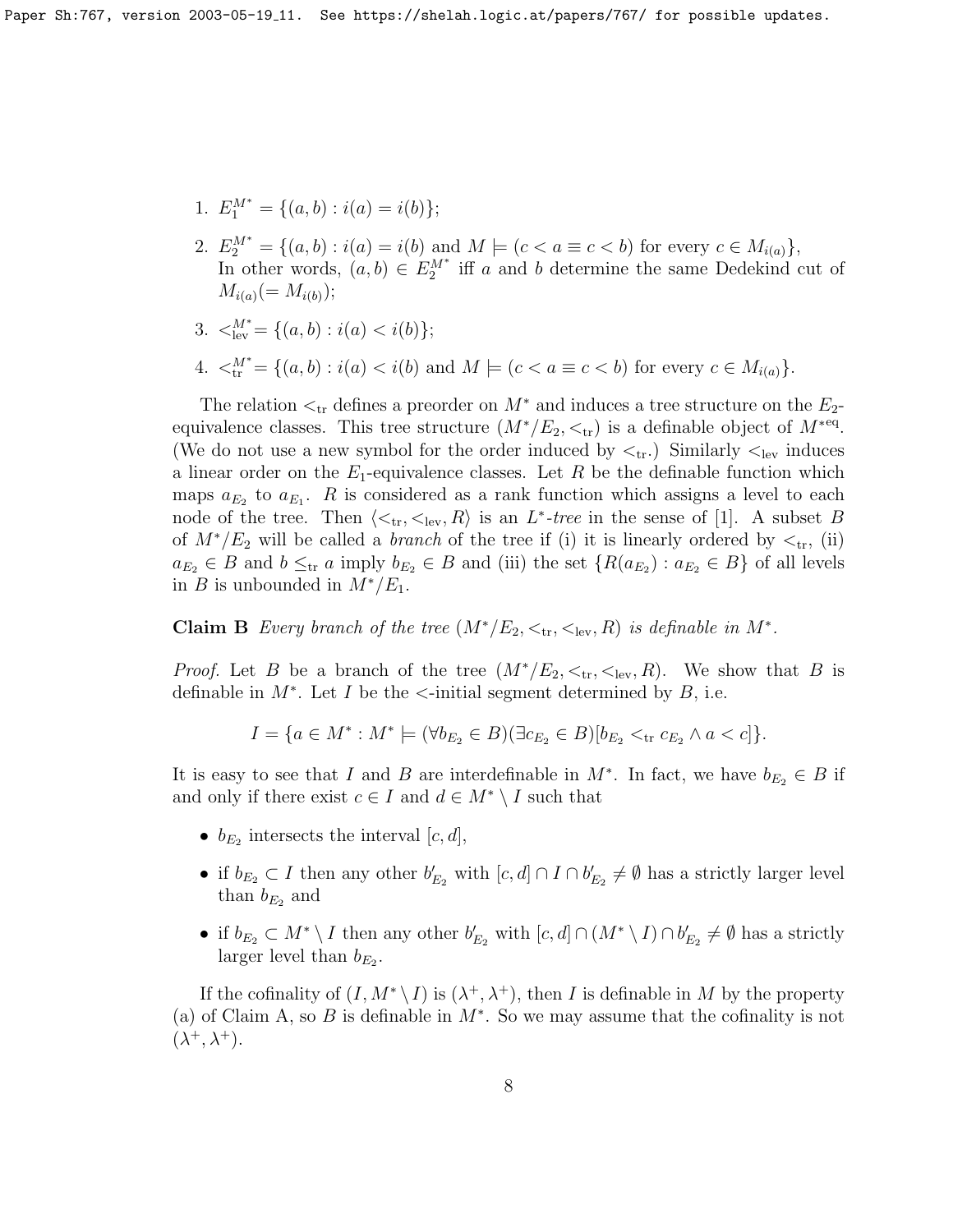First suppose that  $cf(I) \leq \lambda$ . Then we can choose a set  $\{a_i : i < \lambda\}$  which is cofinal in *I*. Choose  $j < \lambda^+$  with  $cf(j) = \lambda$  and  $\{a_i : i < \lambda\} \subset M_j$ . If  $M_j \setminus I$  is bounded from below in  $M^* \setminus I$ , say by  $d \in M^* \setminus I$ , then I is defined in  $M^*$  by the formula  $\exists y[x \leq y \leq d \land y \leq_{\text{lev}} e]$ , where e is an element from  $M_{j+1} \setminus M_j$ . So we may assume that there is a set  $\{a'_i : i < \lambda\} \subset M_j \setminus I$  which is coinitial in  $M^* \setminus I$ . (We shall derive a contradiction from this. ) Let  $b_{E_2} \in B$  with  $b \notin M_j$ . Since the other case can be treated similarly, we can assume that  $b \in I$ . Then  $b_{E_2}$  is included in some interval [0, a<sub>i</sub>]. By the definition of I, there is  $c_{E_2} \in B$  such that  $b_{E_2} <_{\text{lev}} c_{E_2}$ and  $a_i < c$ . But then b and c determine different Dedekind cuts of  $M_j$ , hence b and c are not comparable with respect to  $\lt_{tr}$ . This contradicts our assumption that B is a branch.

Second suppose that the coinitiality of  $M^* \setminus I$  is  $\leq \lambda$  and that the cofinality of I is  $\lambda^+$ . As in the first case, we can choose  $j < \lambda^+$  such that  $M_j \setminus I$  is coinitial in  $M^* \setminus I$ . Choose  $d \in I$  which bounds  $I \cap M_j$  from above and an element  $e \in M_{j+1} \setminus M_j$ . Then I is defined by the formula  $\forall y [d \langle y \land y \langle y \rangle]_y \land y \langle y \land y \langle z \rangle]_z$ . Lastly the case where the cofinality of  $(I, M^* \setminus I)$  is  $(\mu_1, \mu_2)$  with  $\mu_1, \mu_2 \leq \lambda$  is impossible by the definition of branch.

Let  $T^*$  be the L<sup>\*</sup>-theory of  $M^*$ . Under the hypothesis of Claim A (i.e.  $\diamondsuit_{S_\lambda^{\lambda^+}}$ etc), we have proven the existence of  $M^* \models T^*$  having a tree with the property stated in Claim B. So, for example, we have such a model  $M^*$  in the constructible universe  $L$ , as our hypothesis holds there. Now we expand the structure  $L$ . Let P be the forcing notion  $Levy(\aleph_0, \lambda)$ , and  $G \supset P$  generic over V. In the generic extension  $L[G]$  (the Lévy collapse), we have  $\lambda = \aleph_0$  and  $\lambda^+ = \aleph_1$ . This extension does not add branches to the tree as a branch has length  $\lambda^+$ . We can now apply the absoluteness (e.g. Theorem 6 in [1]) and get such a model without using the hypothesis. Moreover, as  $T^*$  is countable, we can assume that relevant properties of  $M^*$  expressed by one  $L^*_{\omega_1\omega}(Q)$ -sentence are also possessed by such models. (Q is the quantifier which expresses "there are uncountably many".) Thus in ZFC we can show

**Claim C** There is a model  $N^* \models T^*$  of cardinality  $\aleph_1$  that satisfies:

- 1. The tree  $(N^*/E_2, <_{\text{tr}})$  has no undefinable branch;
- 2. The set  $N^*/E_1$  of levels has cardinality  $\aleph_1$ , but for each  $b_{E_1} \in N^*/E_1$ ,  $\{c_{E_1}$ :  $c_{E_1} <_{\text{lev}} b/E_1$  is countable;
- 3. If I is a definable subset of  $N^*$  with the Dedekind cut  $(I, N^* \setminus I)$  of cofinality  $(\aleph_1, \aleph_1)$ , then I is definable in N;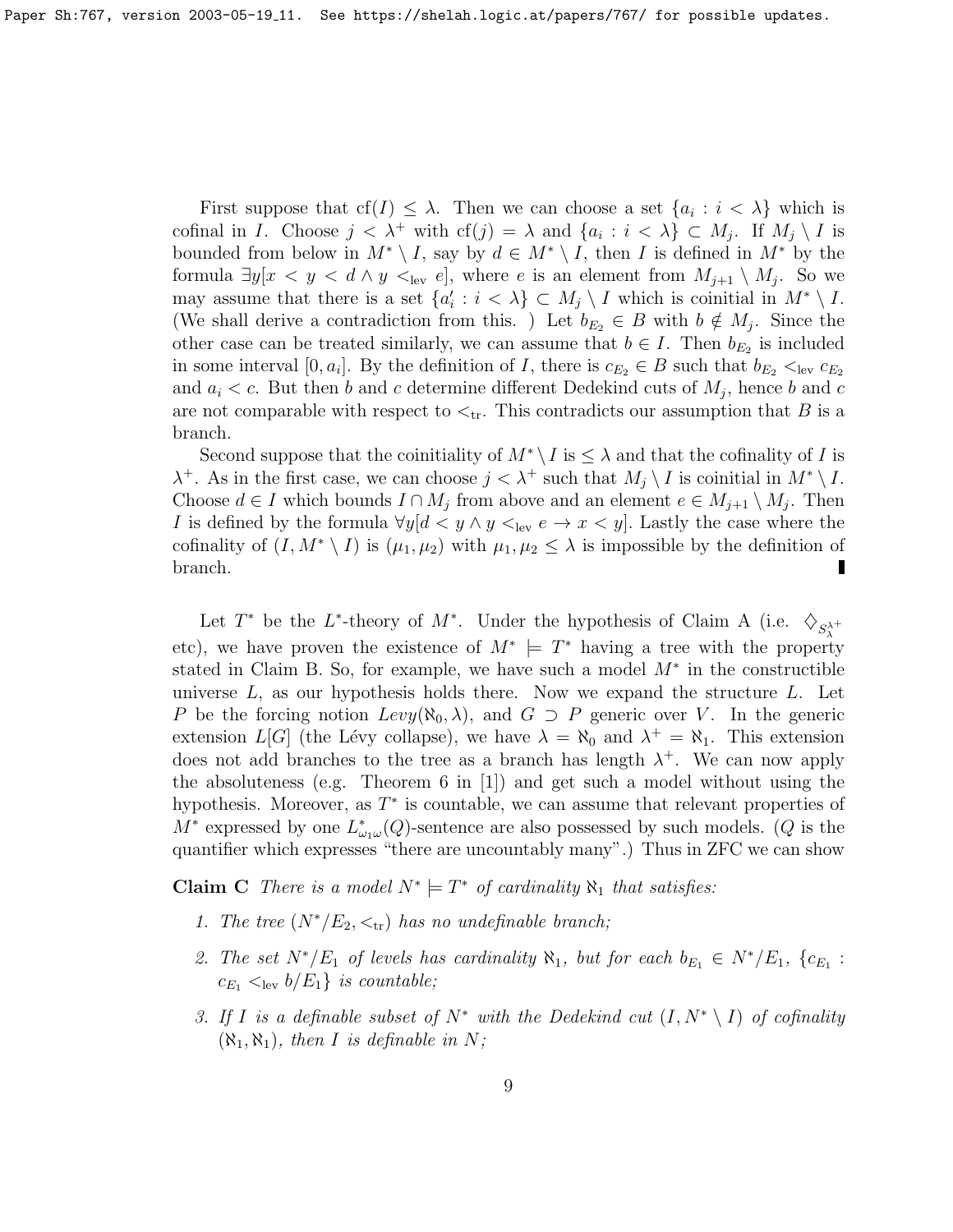4. The clause (e) of Claim A, namely, for each level  $d_{E_1}$  there is  $a \in N^*$  such that if  $b \in N^* \setminus \mathbb{N}$  then  $\{F(a, c) : c < b\}$  includes  $\{c \in I : c \leq_{\text{lev}} d\}.$ 

**Claim D** Let  $N^*$  be a model of  $T^*$  with the properties stated in Claim C. Then the reduct N of  $N^*$  to the language L is  $\psi^*$ -appropriate.

Proof. Toward a contradiction, we assume that there is an undefinable (in the sense of N) subset  $I \subset N$  with  $(N, I) \models \psi^*(P)$  and  $I \neq \mathbb{N}$ . We show that the cofinality of  $(I, N^* \setminus I)$  is  $(\aleph_1, \aleph_1)$ . Suppose that this is not the case. First assume that the cofinality of  $(I, <)$  is less than  $\aleph_1$ . As  $(N^*/E_1, <)sub>lev)$  has the cofinality  $\aleph_1$ , there is  $d/E_1$ such that  $\{c \in I : c \leq_{\text{lev}} d\}$  is unbounded in I. Since  $I \neq \mathbb{N}$ , we can choose  $b \in I \setminus \mathbb{N}$ . By the fourth condition of Claim C, there is  $a \in N^*$  such that  $\{F(a, c) : c < b\}$ includes  $\{c \in I : c \leq_{\text{lev}} d\}$ . So  $\{F(a, c) : c < b\} \cap I$  is unbounded in I. This contradicts the last clause in the definition of  $\psi^*$ . Second assume that the coinitiality of  $N^* \setminus I$  is less than  $\aleph_1$ . For a similar reason as in the first case, we can find  $d_{E_1}$ such that  $\{c \in N^* \setminus I : c \leq_{\text{lev}} d\}$  is unbounded from below in  $N^* \setminus I$ . Also we can choose  $a \in N^*$  and  $b \in I$  such that  $\{F(a, c) : c < b\}$  includes  $\{c \in I : c \leq_{\text{lev}} d\}.$ If  $I \cap \{F(a,c): c < b\}$  were bounded (from above) say by  $e \in I$ , then I would be definable in N by the L-formula

$$
\varphi(x, a, b, e) \stackrel{\text{def}}{=} \forall z [(e < z \land \exists y (y < b \land z = F(a, y))) \to x < z],
$$

contradicting our assumption that I is not definable. So  $I \cap \{F(a, c) : M_{i^*} \models c < b\}$ is not bounded in I. Again this contradicts the last clause in the definition of  $\psi^*$ . So we have proven that the cofinality of  $(I, N^* \setminus I)$  is  $(\aleph_1, \aleph_1)$ .

As in the proof of Claim B, we shall define a set  $\{(b_i)_{E_2} : i < \aleph_1\}$  and definable intervals  $J_i \subset N^*$   $(i < \aleph_1)$  such that for each  $i < \aleph_1$ ,

- $J_i$ 's are decreasing;
- $b_i \in J_i$ ,  $J_i \cap I \neq \emptyset$ ,  $J_i \cap (N^* \setminus I) \neq \emptyset$ ;
- there is no element  $d \in J_i$  with  $d <_{\text{lev}} b_i$ .

Suppose that we have chosen  $d_j$ 's and  $J_j$ 's for all  $j < i$ . Since the cofinality of I and the coinitiality of  $N^* \setminus I$  are both  $\aleph_1$ ,  $\bigcap_{j < i} J_i$  intersects both I and  $N^* \setminus I$ . Choose  $b \in \bigcap_{j < i} J_i \cap I$  and  $c \in \bigcap_{j < i} J_i \cap (N^* \setminus I)$ . Then we put  $J_i = \{e \in N^* : N^* \models b < e < i \land j \in I\}$ d}. Choose  $b_i \in J_i$  of the minimum level. (Such  $b_i$  exists and  $(b_i)_{E_2}$  is unique, because every nonempty definable subset of  $N^*/E_1$  has the minimum element with respect to  $\leq_{\text{lev}}$ . If there are two such elements, they are distinguished by elements of lower